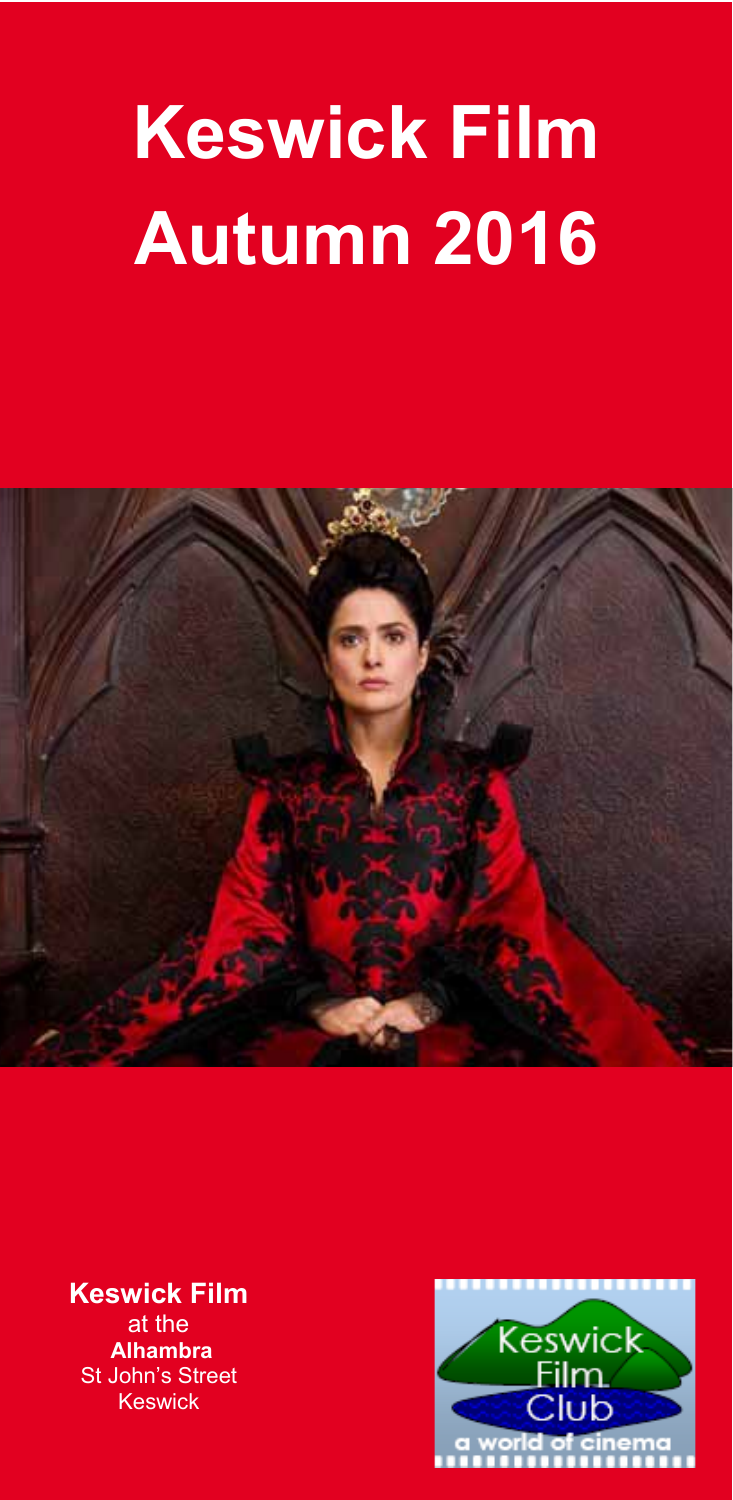

#### www.keswickfilmclub.org



Keswick Film Club began life in 1998 with the intention of bringing the best of World Cinema to Keswick. Since then it has won many awards from the British Federation of Film Societies (now 'Cinema for All') including Best Programme four times, Best Website and Film Society of the Year. Anyone can come to a film, and we have over 200 members who benefit from even cheaper viewings.

#### **LOCATION**

The Alhambra Cinema, St. John's Street, Keswick, CA12 5AG, in the North Lake District. Leave the Market Square at the south end (The Royal Oak) and keep going uphill for 200 metres.

#### **TIME**

KFC has two 'seasons', each with its own brochure, available in and around Keswick (e.g. T.I.C., Library, Booths) or posted to members. Most films are screened on Sundays at 5pm, but check in this brochure.

**Email** us at info@keswickfilmclub.org Follow us on **Facebook** at www.facebook.com/keswickfilmclub Or on **Twitter** at www.twitter.com/keswickfilm

## **Autumn Programme 2016**

#### **The Alhambra Cinema, Keswick**

#### **TICKETS**

You do not need to be a member to see the films, but it will save you money if you attend more than seven films, including all Film Festival films, over the course of the two seasons in the year.

*Tickets:* £5.00 for non members; £4.00 for members; £3.00 for students, under 16s and benefit claimants.

*Membership:* £7 per year. Reduction of £1 on all Club and Film Festival screenings, £1 off Alhambra's own screenings on Wednesday (or Sunday in the summer).

**Join** at The Alhambra Cinema or the Chair's flat - top flat, 36 Station Street, Keswick, or at any club screening. Membership form available from our website.

*Season Pass:* £45 (Autumn season 2016)

Membership also entitles attendance of Caldbeck Area Film Society at members' rates and vice versa.

#### **Non-members are very welcome**.

#### **COMMITTEE**

Chair: Vaughan Ames (017687 80969), info@keswickfilmclub.org Vice Chair: David Miller Secretary: David Andrews (Acting)<br>19 Treasurer: Astrid Perrett Membership Secretary: Elspeth Pay Membership Secretary: Elspeth Payne Committee Members: Ian Payne (Festival Co-ordinator), Stephen Brown, Ann Martin, Angela Jackson, Alan Naylor, Charlotte Peters, Stephen Pye, Tom Rennie, Mike Newns, John Porter.

*Keswick Film Club is a voluntarily-run, not-for-profit organisation Registered Charity No. 1083395*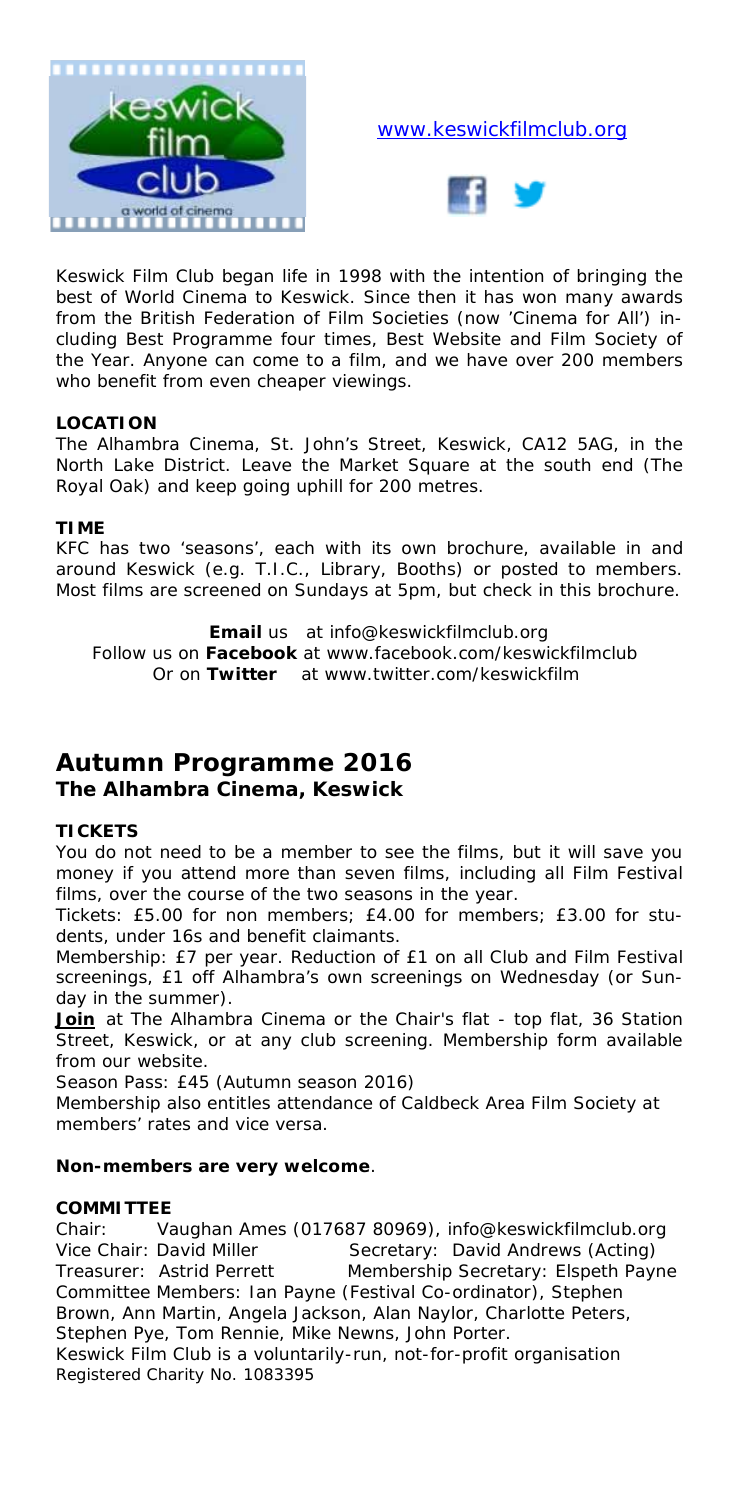### *Sunday 11th September at 5pm*  **SWEET BEAN (An)**

*Director: Naomi Kawase. Japan 2015 (PG,F) 113 mins. In Japanese with English subtitles.* 



*'The full moon is high in the sky as Tokue soaks, drains, boils the beans for the first time, and waits patiently for the scent of the steam to change, talking to the beans all the while. It is an insult to hurry the process...'* – Louise Keller, Urban Cinefile

After a winter of floods and a summer of political turmoil, it seems the right thing to do to offer you a peaceful, beautiful start to our Autumn season; what better way to do this than with a Japanese film? This is the first time we have opened with one as well...so what better way to bring a fresh look to our 36th season?

Sentaro runs a shop selling dorayaki - a sandwich of two small pancakes with red bean paste ('An') between them. The trouble is his An is very ordinary. Tokue (Kirin Kaki from the wonderful *'Still Walking'* (2010)) has her own recipe and wants to work for him; once he has tried her An, he has to agree, despite the fact that Tokue is 76 years old. Her arrival brings with it an increase in sales; her joyful character brings out the best in Sentaro and one of his teenage customers, Wakana.

Director Naomi Kawase (we had her *'Still the Water'* at the festival this year) uses these three characters to show how friendships matter and grow… whilst the second half of the story reveals huge hidden problems...

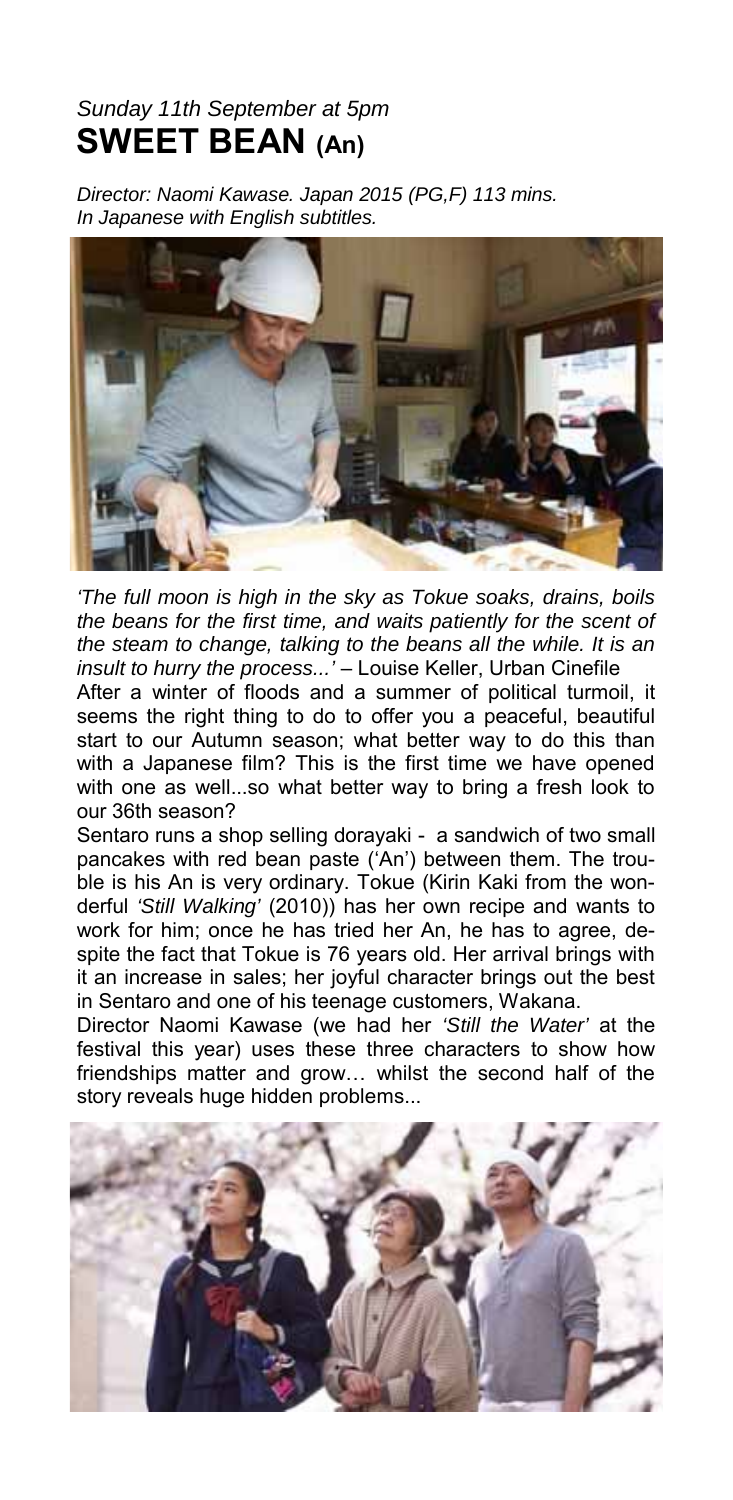### *Sunday 18th September at 5pm*  **MUSTANG**

*Director:* Deniz Gamze Ergüven. *Turkey 2015 (15,F) 97 mins. In Turkish with English subtitles.* 

*'Deniz Gamze Ergüven's brilliant debut drama '*Mustang' *feels unlike anything you've seen before; it's like a cross between a prison-break movie, an arthouse drama and a fairy tale. It's raw, funny and incredibly moving'* - Cath Clarke, Time Out.

With 46 nominations around the world, including Best Foreign Film at the Oscars, this gem is likely to leave you bemused and angry, but filled with hope too.

Five young orphaned girls come out of school and hit the beach with some friends, romping in the sea with some of the boys. Harmless fun? Maybe to us, but not to their uncle and guardian; in this small Turkish community their actions are perceived as nothing short of obscene. He literally locks the girls away in their grandmother's house, removing anything modern which might corrupt them further. Their lives are changed to preparation for marriage; "the house became a wife factory" as one of the girls laments.

The hope comes in the girls' reactions; whilst they are offered up to potential husbands one by one, they plan a breakout.



*'When it comes, the jailbreak is as gripping as Bourne. What stays with you, though, is the film's powerful feminist statement about how society perceives women and girls' sexuality; as if somehow a 12-year-old girl showing her legs is as dangerous as waving around a loaded gun' - Cath Clarke, Time Out* 

The actors here are non-professional, which gives a feeling of authenticity to the scenes (and, as several of the awards for the film have been for the acting, you can see they proved their worth to the critics). The script (co-written by the director) successfully shows the girls are a tribe unto themselves and know full well how to fight back: *'their collective story adds up to a deeply moving whole'* - Christy Lemire, Roger Ebert.com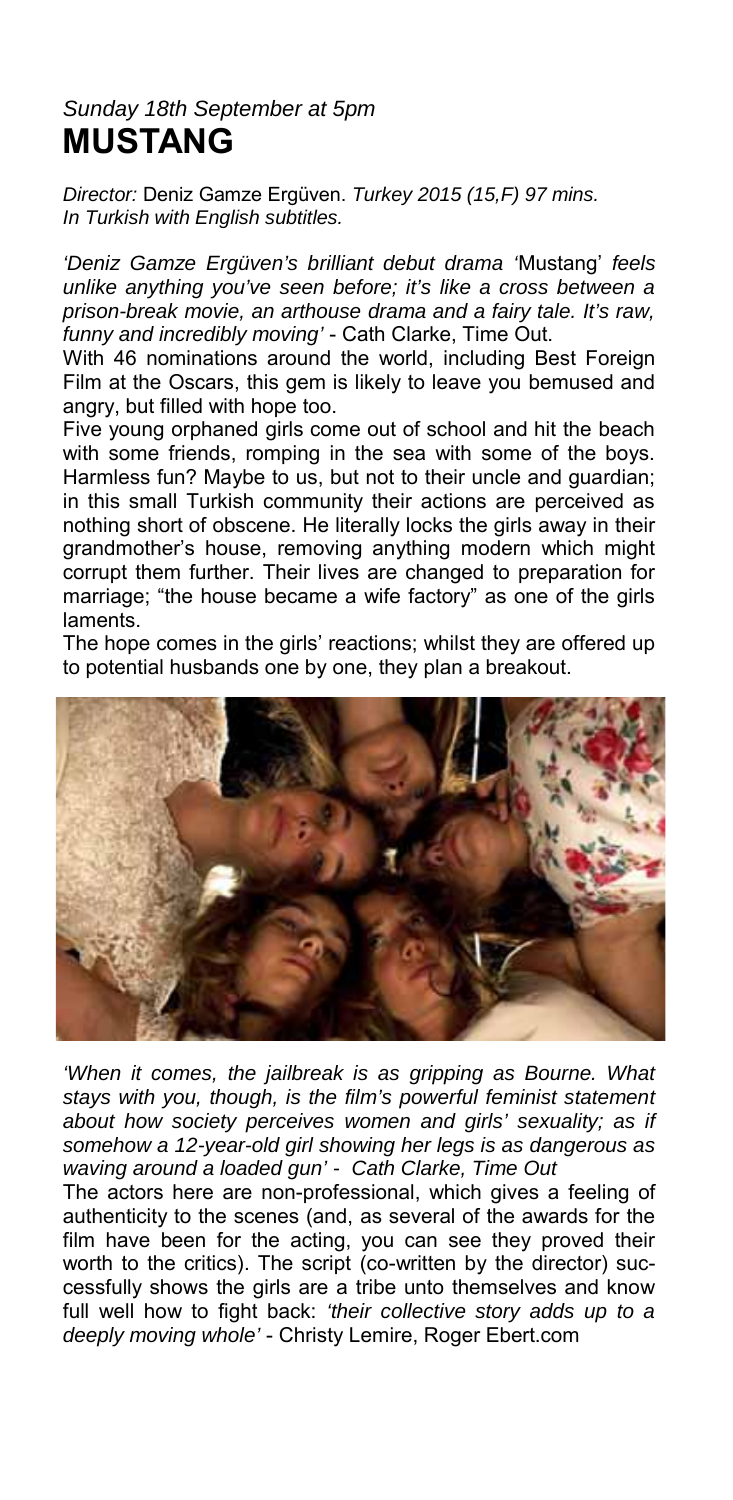## *Sunday 25th September at 5pm*  **A WAR (Krigen)**

*Director: Tobias Lindholm. Denmark 2015 (15) 113 mins. In Danish and English with English subtitles.* 



You are leading your men against the Taliban in Afghanistan, doing your best to work with the locals, trying to build a future out of a horrible war. Your men and the locals like and respect you...BUT, in a war, things still go wrong and you have to make huge decisions in a moment which can change lives forever… The Danes have become the experts at bringing us tense films, perhaps none more so than Tobias Lindholm (writer for *'The Hunt', 'Borgen',* writer/director of *'A Hijacking'),* who wrote and directed Oscar nominated *'A War'*. His usual leading actor Pilou Asbæk plays Captain Pedersen, the man at the centre of the action. Trying to do his best for the Afghans he is there to protect leads him into a situation where he is forced to make a decision to defend his men.

Back home, his wife has been forced to do her best to keep



their family together without him, but she is not expecting the problems that hit them when he returns home...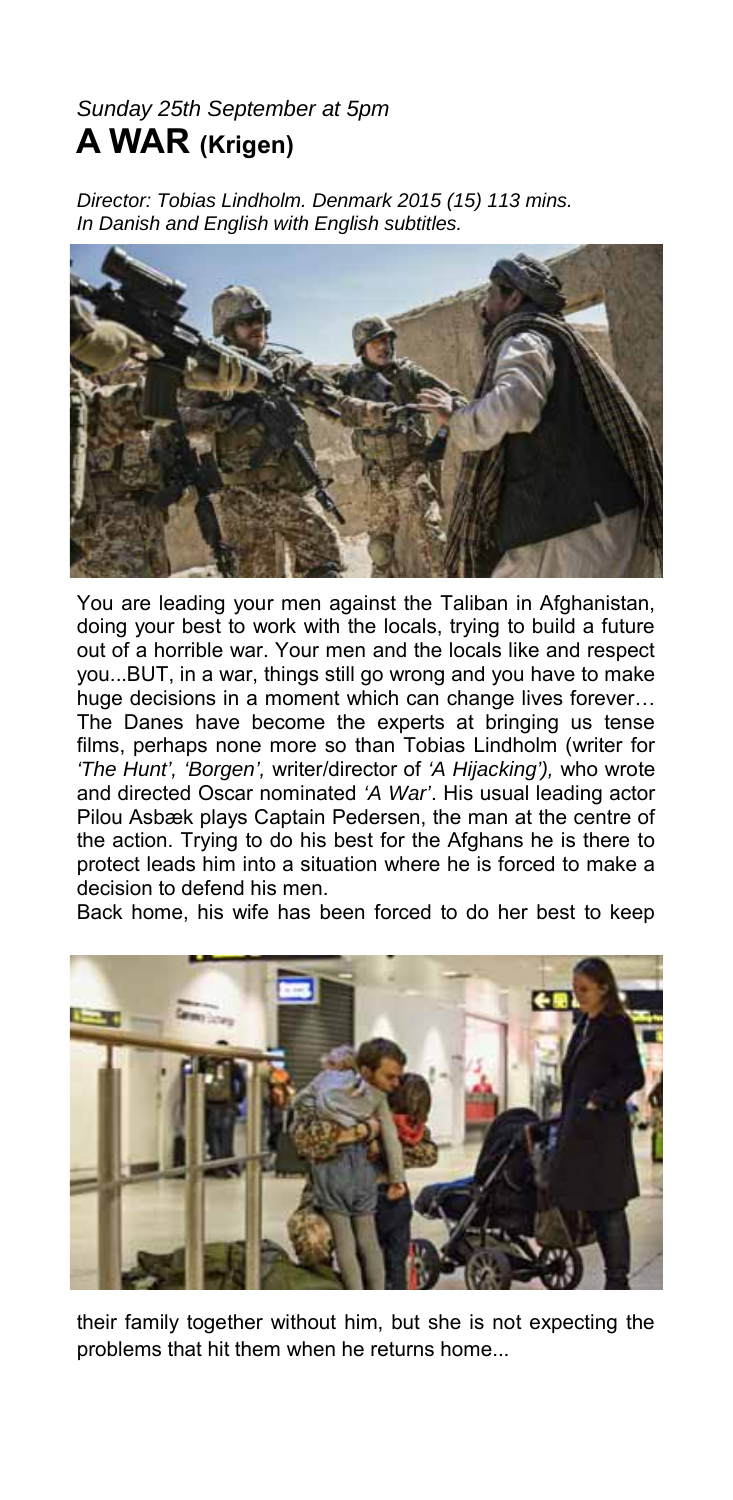#### *Sunday 2nd October at 5pm* **DHEEPAN**

*Director:* Jacques Audiard*. France 2015 (15) 115 mins. In Tamil and French with English subtitles.* 



As we come to terms with the Brexit vote, let's not forget the many millions who are desperate to live in Europe. *'Dheepan'* is one of those; escaping from the battles of the Tamil Tigers in Sri Lanka, he co-opts Yalini and Illayaal to play his wife and child, to give them all a better chance of getting asylum in France. There, they are forced to continue as a 'family', now taking on the new battle of survival in a country where they don't speak the language and finding a home and a job puts them amongst the most desperate*.*  Dheepan starts out selling trinkets on the street before becoming

the caretaker of the apartment block where they live, a block where drug sellers and gang violence rule, and he is forced to try to protect his new family, and the families around him the best he can.

Director Jacques Audiard has already had much success with films about people in desperate situations (*'A Prophet'* and *'Rust and Bone'*) but this one has finally won him the Palme D'Or at Cannes Film Festival. The critics are equally praising of the lead actor Jesuthasan Antonythasan (an ex-Tamil Tiger, this is his first role); David Fear, Rolling Stone thinks he has *'a compelling, can't-takeyour-eyes-off-him screen presence'.*

This should be a film to remember: as David Calhoun says in Time Out, *'The very final scene, especially, should keep audiences talking long after they leave the cinema' .*

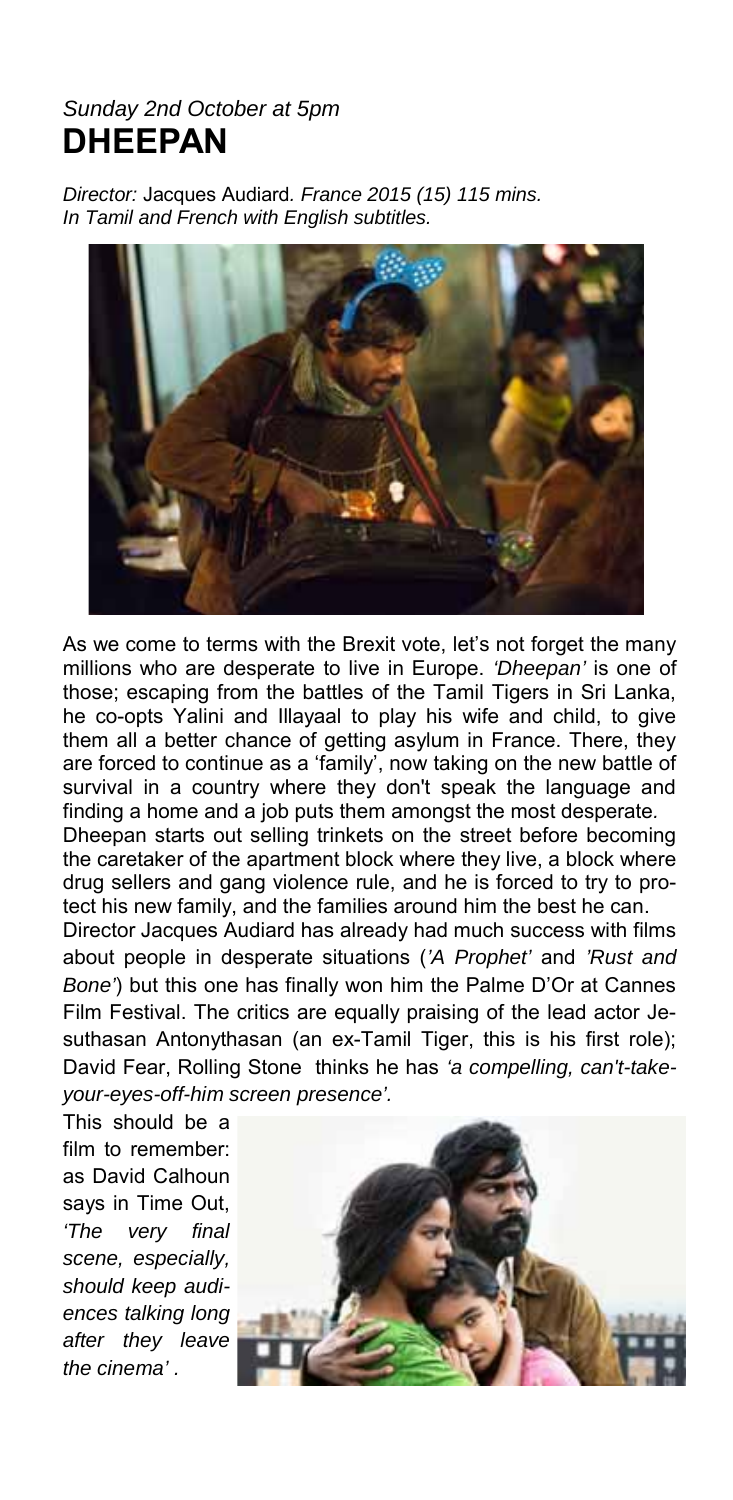## *Sunday 9th October at 5pm*  **SON OF SAUL (Saul fia)**

*Director:* László Nemes*. Hungary 2015 (15) 107 mins. In Hungarian and multiple languages with English subtitles.* 

The winner of the Oscar for Best Foreign Film 2016, this is powerful cinema at its best.

We are inside Auschwitz, alongside Saul, a Sonderkommando - a privileged prisoner who helps to control the rest - when he thinks he has found his dead son. He cannot rest until he has found a rabbi to carry out a proper Jewish burial.

In case you think there is nothing more to be said about the horrors of the Holocaust, or that it has been gone over too often, think again; *'The single-minded power and visceral immediacy of Nemes's achievement, rightly acclaimed and awarded, prove otherwise'* - Philip Kemp, Sight & Sound. Eschewing the normal visual horrors of the camps, first-time director László Nemes places his camera to show only what Saul sees, or directly in the face of Saul so that we follow his reactions to the hell around him, to the hell that he is part of by helping the Nazis for his own survival: we become Saul ourselves. Much of the 'action' around us is on the edge of the screen, or the sounds we hear (as the gas chamber door slams…)

*'Yet even as our eyes are turned away from the abyss, an incessant soundtrack of screams, barks, orders, gunshots, cries and whispers evokes a cataclysmic landscape of evil unbound. The effect is utterly overpowering'* - Mark Kermode, Guardian.

Saul's attempt to find a rabbi also risks a planned uprising by the other Sonderkommandos; he is putting the soul of the dead ahead of the lives of the living. "We will die because of you", one tells him, to which Saul replies: "We are already dead."

*'Yet, unthinkable as it seems, there is a glimmer of light in this appalling darkness, infinitesimal yet inextinguishable. Ultimately, it is that glimmer that makes Son of Saul so traumatic. Days after watching it I remain haunted by Saul's face, his skin covered in the ashes of the dead, his eyes alert with anxiety and anguish, a recognisable trace of humanity in a world beyond belief'* - Mark Kermode, Guardian.

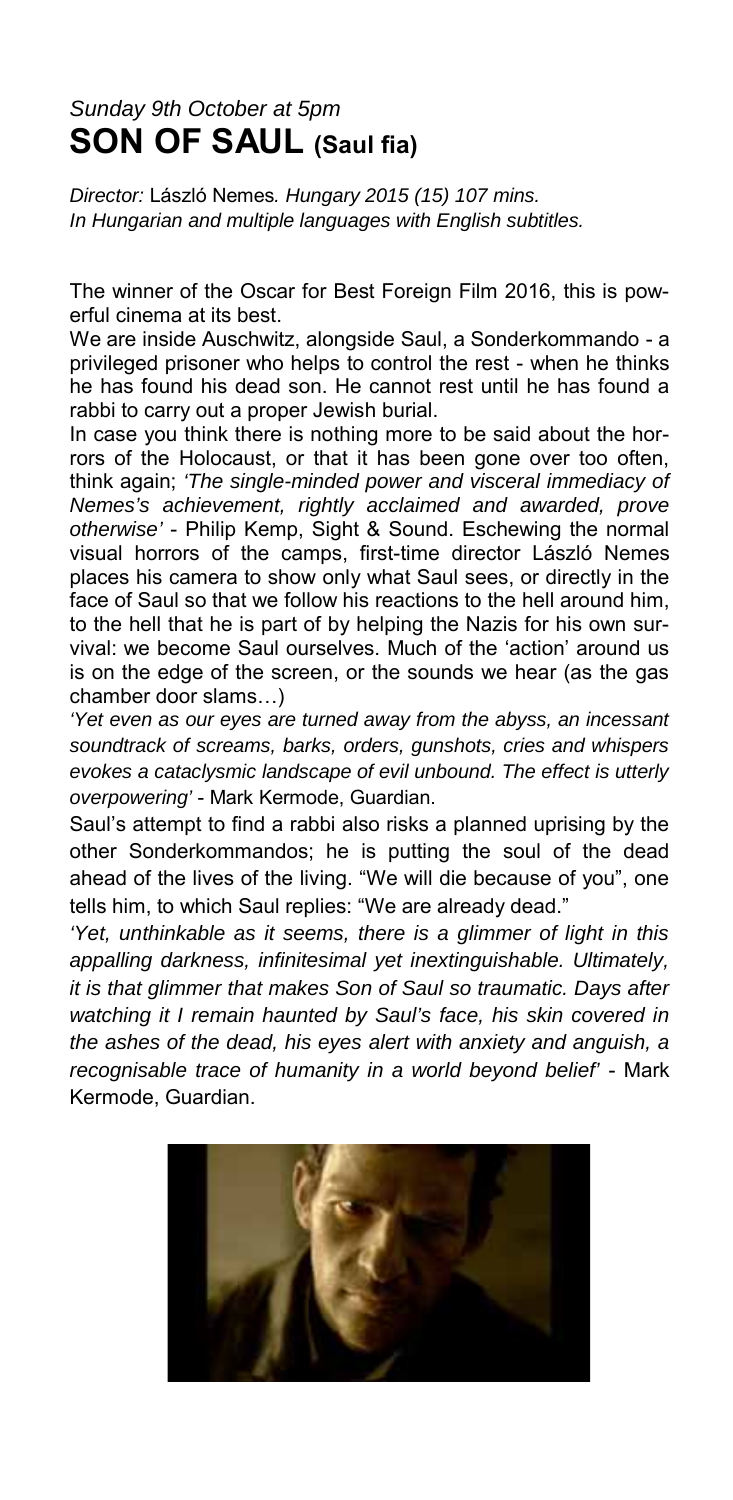#### *Sunday 16th October at 2.45pm \*\*CELEBRATING NEW UK DIRECTORS DAY\*\**

New directors find it hard to get films shown, so we like to support them in Keswick. Today we bring you two new UK female directors, both with comedies about home movies and death...plus we have the directors for Q&As...and all for the price of one film!

## **BURN BURN BURN**

*Director: Chanya Button. UK 2015 (NC,F) 106 mins.* 



Dan is not going to let a little inconvenience like his early death stop him influencing his two best friends, oh no. On a series of pre-recorded videotapes, he tells them where he wants his ashes spread, which turns out to

be all over the country. Seph (Laura Carmichael from '*Downton Abbey'*) and Alex (Chloe Pirrie from *'Brief Encounters'*) are forced to set off on a road trip round Britain with the ever-decreasing Dan in a Tupperware container; the trip and his comments teach the two women about him and each other... *'A super, super strong debut film by first-time director Chanya Button'* - Seattle International Film Festival.

Chanya Button will be here for a Q&A after the film.

## *Sunday 16th October at 4.55pm* **ADULT LIFE SKILLS**

#### *Director: Rachel Tunnard. UK 2015 (15,F) 96 mins.*

Life hasn't been going too well for Anna (Jodie Whittaker - *'Broadchurch'*) since her twin brother died. She finds herself coming up to 30, not only still living with her mum (Lorraine Ashbourne - *'Jericho'*), but now living in the shed in the garden (*"*I needed some space"). She spends her time making home videos starring her thumbs and wondering what went wrong. *'Quirky is something of a dirty word when it comes to describing indie cinema. However* 

*this engaging first film from the British director Rachel Tunnard wears its oddball eccentricity rather well'* - Wendy Ide, Observer.

Rachel Tunnard will be here for a Q&A after the film.

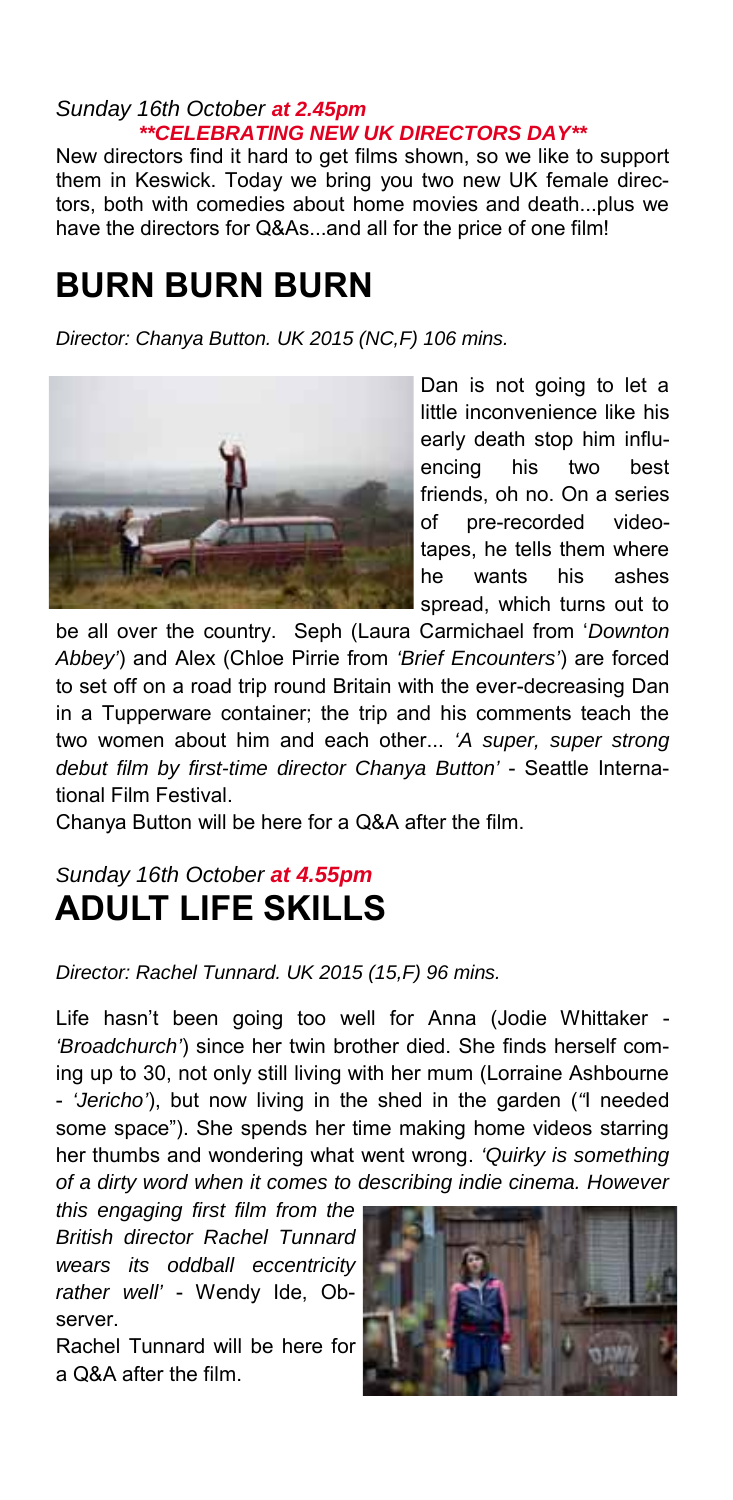### *Sunday 23rd October at 5pm*  **VICTORIA**

*Director:* Sebastian Schipper*. Germany 2015 (15,F) 135 mins. In German, English and Spanish with English subtitles.* 



'One Girl. One City. One Night. One Take' So says the film's trailer, and you know you are in for an adrenaline rush. Starting in a Berlin night club, the pulsating music sets the tone as Victoria, a fun-loving Spanish girl on holiday, meets four German youths. *'*'Victoria' *is an extraordinary filmgoing experience, raw and exciting.'* - Dave Calhoun, Time Out.

Sebastian Shipper shot this whole film three times, each in one take, and then picked the best one. The camera almost becomes a character here, stalking Victoria around. Travelling all over the city, with the inevitable many bit players, this would be pretty astonishing anyway, but the story is also gripping. What seems to start out as a fun night on the city, or a potential romance between Victoria and Sonne, turns into a heist full of danger... and the film becomes a fully fledged thriller.

Much of the action, as the title implies, follows Victoria, played here by Laia Costa who has won as many awards and plaudits as Shipper for her mesmerising performance - *'Costa is simply perfect here. Watch the way her eyes convey the emotion of the moment, whether or not it's in the cautious flirtation with Sonne or the fear of the second act'* - Brian Tallerico, Roger Ebert.com.

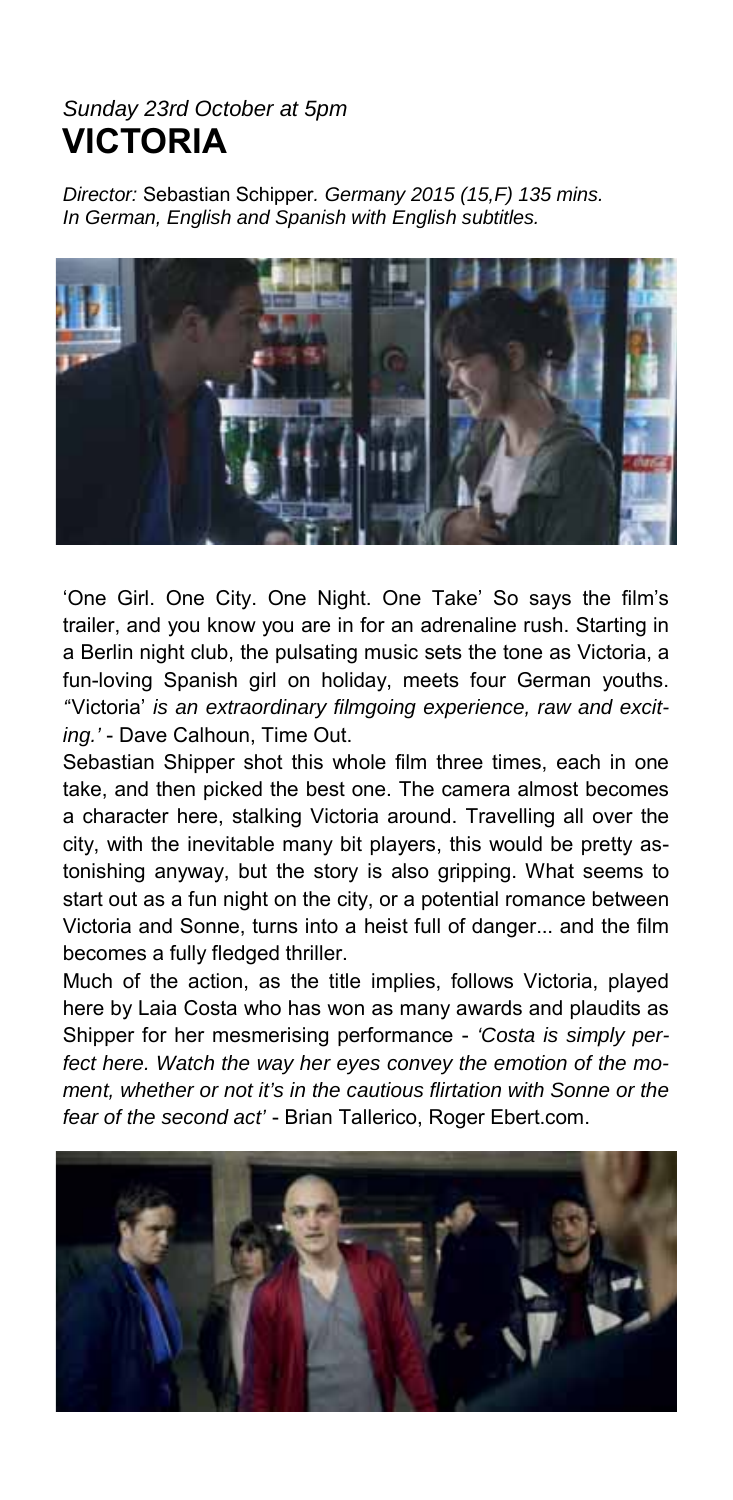### *Sunday 30th October at 5pm*  **TALE OF TALES**

*Director:* Matteo Garrone. *Italy 2015 (15) 134 mins. In English.* 



A fairy tale you can come and see without feeling you should bring your children...in fact, you DEFINITELY should leave them at home! Matteo Garrone (*'Gomorrah'*) has put his own spin on the fairy tales collected

by Giambattista Basile in the 16th century, to produce '*something of a readymade cult item – equal parts Pasolini and Python, and the kind of film you've spent the past ten years wishing Terry Gilliam and Tim Burton would make'* - Robbie Collin, Telegraph.

The three tales revolve around three connected kingdoms. The first is ruled by John C Reilly and Salma Hayek who will do ANY-

THING to get a child… In the second, Vincent Cassel plays the sexaddicted monarch who is duped by 'an aged crone' with surprising conse-



quences (well, maybe not surprising in this film…) and in the third, Toby Jones, in a '*masterpiece of clowning'* - Robbie Collin again - becomes obsessed with a flea on his daughter's arm which becomes a test for her future suitors (you have got to see this to understand!).



The whole effect is '*gloriously mad, rigorously imagined, visually wonderful: erotic (and) hilarious'* - Peter Bradshaw, Guardian. So, if you want a couple of hours of weird, erotic fun with a twist of horror, this one is for you! I can't wait...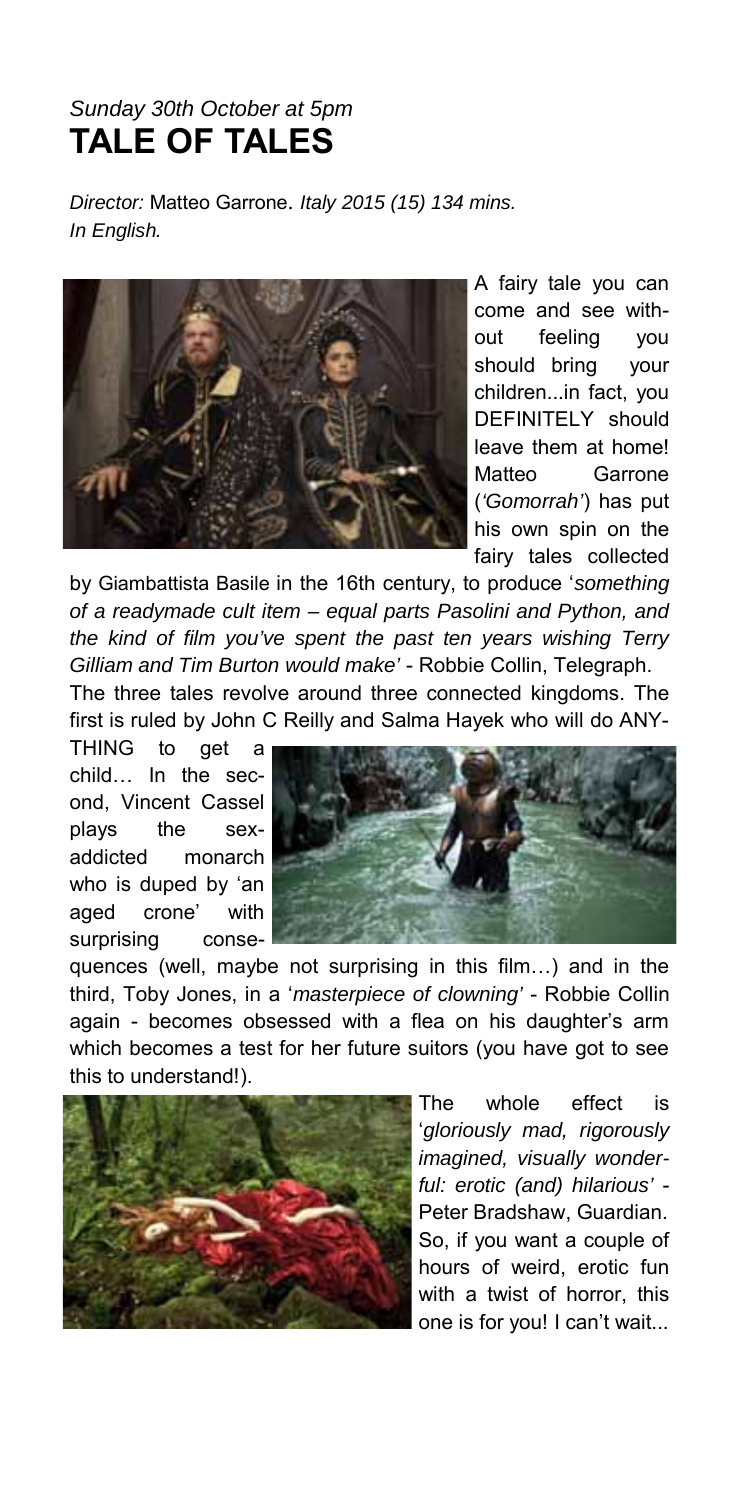## *Sunday 6th November at 5pm*  **THE CHILDHOOD OF A LEADER**

*Director:* Brady Corbet. *UK 2015 (12A) 116 mins. In French and English with English subtitles.* 



He is the son of an American diplomat and a French/German mother, living in France in 1918; he has no friends and little support from his parents - is it any wonder that he is a bit wild? Or...is he a budding sociopath? Brady Corbet's first feature film is a '*brilliant psychological drama about the difficult relationship between a growing boy and his parents'* - Keswick Film Club previewer - which *'stays in your mind for days'.*Tense throughout (and beautifully filmed, reminding one reviewer of Kubrick and Visconti) and with appropriately scary, Wagnerian music from Scott Walker, we watch the child grow up against the backdrop of WW1 and the rise of fascism: his *'monstrosity is the center of the film, and is terrifying because it is so normal'* - Lauren Humphrey-Brooks, We Got This Covered.

#### *Sunday 13th November at 5pm \*\*NIGHT OUT AT RHEGED WITH AN OPTIONAL MEAL\*\**  **SECRET MOVIE! at Rheged**

No, this isn't the title! We have a surprise for you this year; a film which we cannot announce yet as it has not been released.

As always, you can guarantee it will make the most of Rheged's huge screen and give you something to think about. Full details will be available on our website early in the season.

While you are getting excited over the title, why not think about booking the meal too?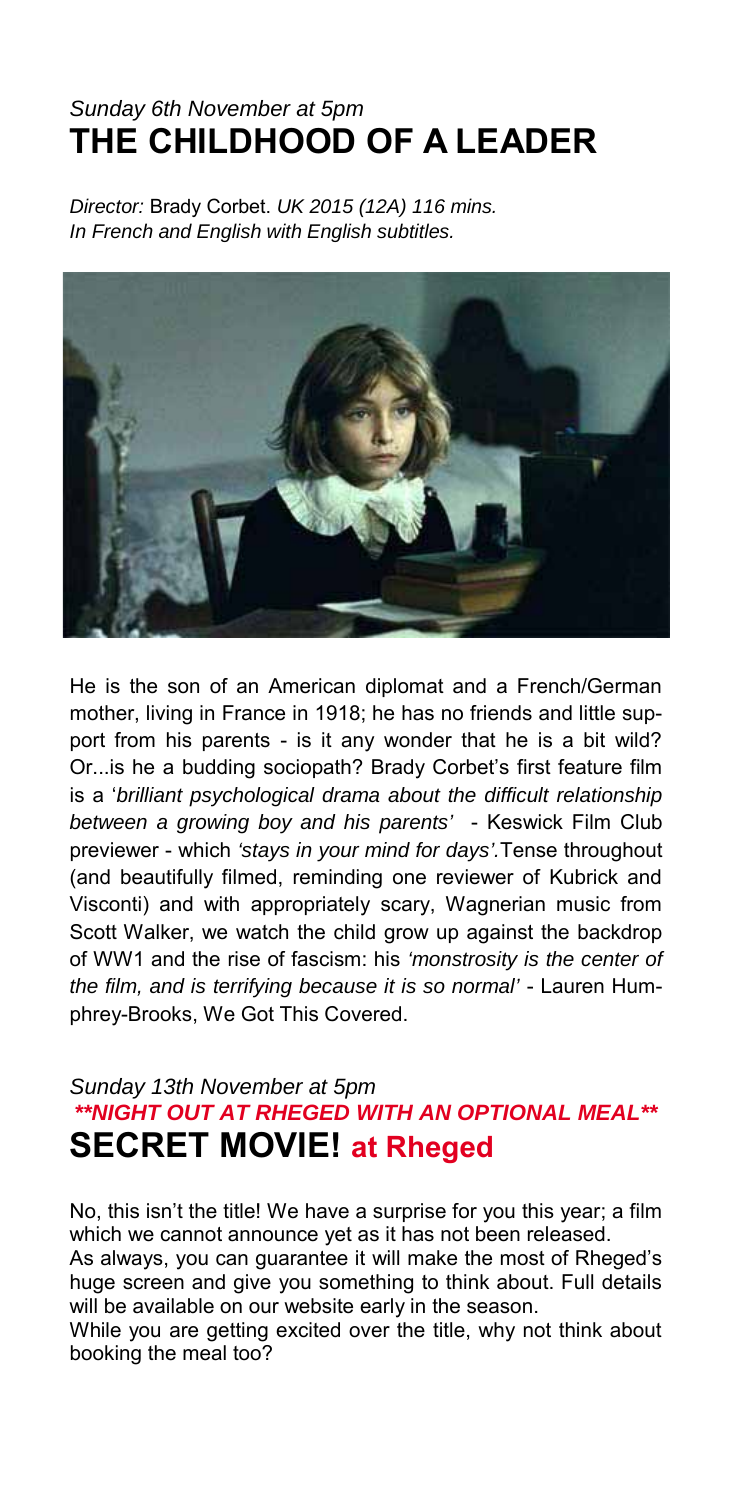### *Sunday 20th November at 5pm*  **THE CLAN (El Clan)**

*Director: Pablo Trapero*. *Argentina 2015 (NC) 110 mins. In Spanish with English subtitles.* 



'Based on a True Story' can cover a multitude of sins: The Clan is based on Arquimedes Puccio, an intelligence officer in Argentina's 'Dirty War', who continues 'disappearing' people after democracy returns to Argentina in 1983...but now he does it for money. His family (The Clan of the title), appear to be at the very least, acquiescent - they live in a normal house together with the 'guests' locked in the bathroom…

For those who watched *'The Sopranos'* and had mixed feelings getting into the heads of the Mafia, this may help (or hinder) your understanding: *'On the one hand, it is uncomfortable to feel so close in proximity to the Puccios as they forcibly disappear their fellow Argentinians. On the other, by cozying up to the kidnappers in The Clan we get closer to the warped thinking that allowed them to tear apart other families while they sat comfortably around the dinner table with theirs'* - Julia Cooper, Globe and Mail.

Whilst the film has not won many awards outside Argentina, it has been nominated for many; here, we have had many of Trapero's

films (*'White Elephant', 'Lion's Den', 'Carancho'*) so we know how Trapero likes to get into the minds of the characters, rather than staying with the politics...and Arquimedes (Guillermo Francella's) piercing eyes will stay with you long after you get home...

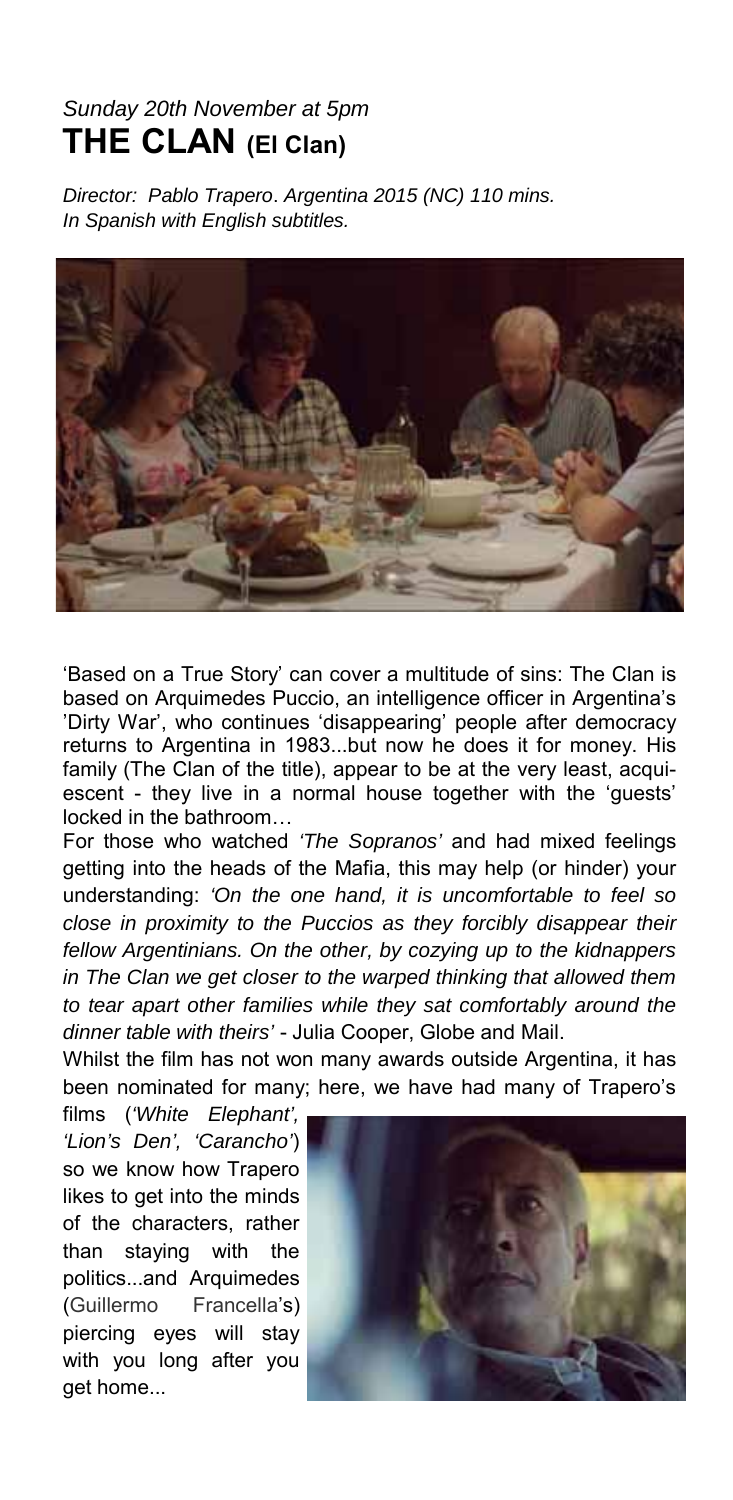## *Sunday 27th November at 5pm*  **JULIETA**

*Director:* Pedro Almodóvar. *Spain 2016 (15,F) 99 mins. In Spanish with English subtitles.* 



Several critics' taglines just say *'Almodóvar is back to his best'* and we were tempted to leave it at that too. He brings us the women's perspec-

tive of a story of angst; a mother who has lost touch with her daughter revisits her own life in flashbacks. Almodóvar creates a mystery out of this and, '*Once again he's supremely confident in the unexplained and maestro-like in the reveal...Alberto Iglesias's mournful jazzy score is affecting, and the rest of the film's craft – cinematography, design, costumes – is typically exquisite'* - Dave Calhoun, Time Out. Nominated for the Palme D'Or at Cannes, all we can add is 'welcome back, Pedro!'

## *Sunday 4th December at 5pm*  **EMBRACE OF THE SERPENT (El abrazo de la serpiente)**

*Director: Ciro Guerra. Columbia 2015 (12A) 122 mins. In Spanish & Portuguese with English subtitles.* 

A Columbian contender for Best Foreign Film at the Oscars 2015 is a rarity in itself, but this is a *'Conradian jungle dream, or nightmare, shot in searing, scorching monochrome. It has something of Herzog's* Aguirre *or Coppola's* Apocalypse Now' - Peter Bradshaw, Guardian… and *'the result is unique and intoxicating, an art movie that grips like a thriller'* - Tom Huddleston, Time Out.

The story follows two explorers, 30 years apart, who travel into the Amazon in search of

the medicinal and psychedelic yakruna plant, where they both meet the same shaman. The result is a beautiful journey where the past meets the present: a contender for Keswick's film of the season?

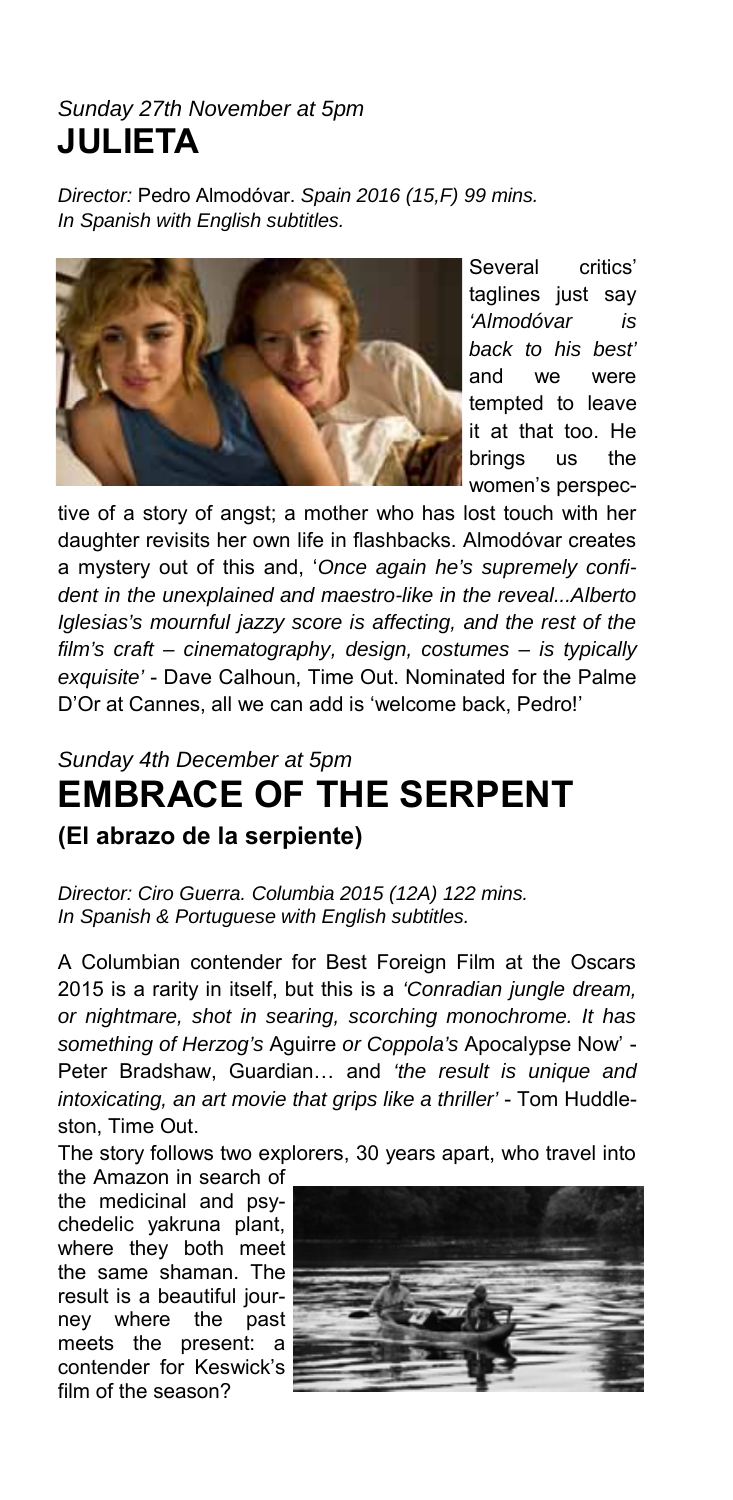## *Sunday 11th December at 5pm*  **THE INNOCENTS (Les innocentes)**

*Director:* Anne Fontaine. *France 2016 (NC,F) 115 mins. In French, Polish and Russian with English subtitles.* 



It is 1945, World War Two is just ending. Stalinist Russia is now running Poland with a rod of iron. The French Red Cross has been sent to Poland to help French soldiers who are prisoners of war in German camps (civilians having to rely on the Polish Red Cross). One of the French doctors, Mathilde, is disturbed by a Polish nun who is desperate for her help in the local convent. When she gets there she is shocked by what she finds...

*'As a writer and director, Anne Fontaine often deals with the struggles of women and with stories involving sex and sexual politics, but her concerns are usually veiled by the mechanics of a crowd-pleasing story. Invariably entertaining, her films such as the biopic* 'Coco Before Chanel' *and thrillers and semithrillers such as '*Into His Hands' *and* 'Nathalie' *- always have deeper currents lurking beneath. In '*The Innocents', *that which is underneath comes to the surface'* - Mick LaSalle, San Francisco Chronicle.

Fontaine successfully merges sexual politics, religion and postworld-war politics here, in this heart-wrenching, but true story.

Mathilde (played wonderfully by Lou de Laâge) does her best to help the nuns, while balancing her Red Cross duties and her love life; *'The Innocents'* leaves us with at least some hope from a desperate situation.

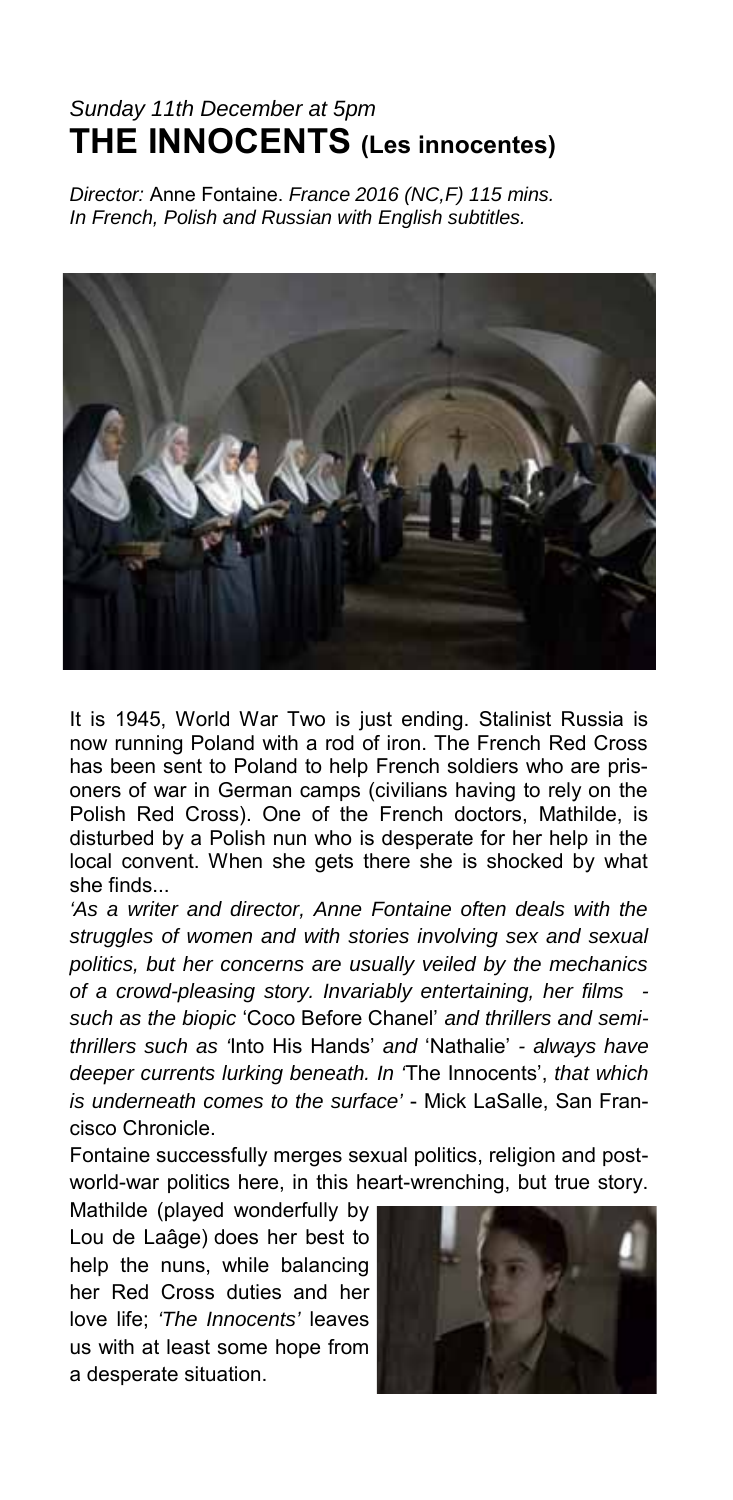## *Sunday 18th December at 5pm* **OUR LITTLE SISTER (Umimachi Diary)**

*Director: Hirokazu Koreeda. Japan 2016 (PG,F) 124 mins. In Japanese with English subtitles.* 



Cherry blossom, food and family ties; if you are like me and remember director Hirokazu Koreeda's sublime *'Still Walking'* in 2010 you will understand the allusion. Koreeda does not so much tell a story as allow small events in the lives of his characters to show us the way.

Three sisters travel to the funeral of their estranged father. Here, they meet their much younger step-sister for the first time and invite her to come to live with them. Despite the warning from an old aunt that "She may be your sister, but she's also the daughter of the woman who destroyed your family", the new 'little sister' goes back with her new family and '*proves an entirely positive presence in this lovely, generous, and touching (film)'* - Mark Kermode, Observer.

*We hope you enjoy this 'warm, embracing joy of a movie to watch'* - Wendy Ide, Radio Times - which should put you in the mood for a great, relaxing Christmas. See you next season!